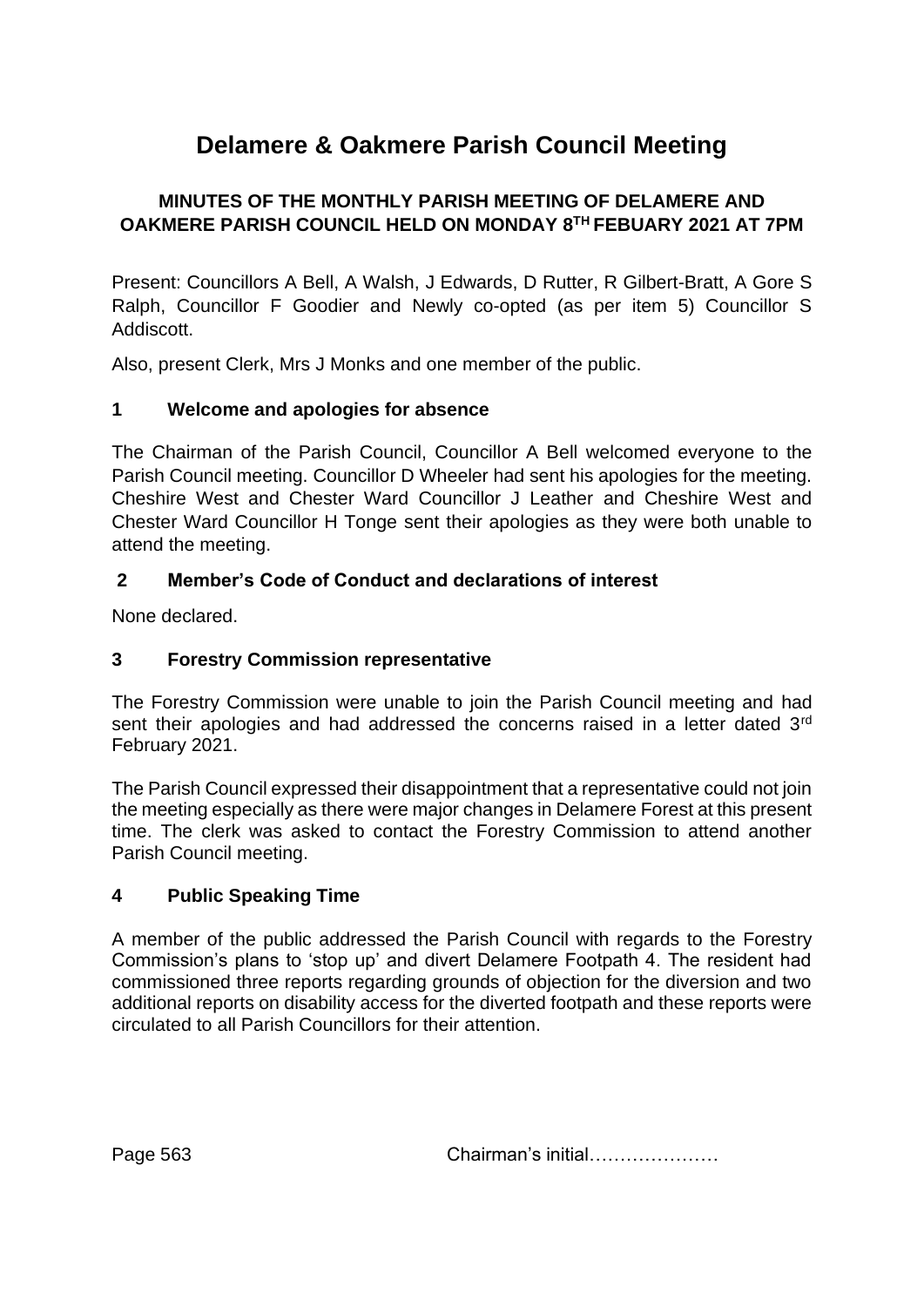# **5 Co-option of a Parish Councillor**

The Parish Council considered the application received from Mrs. S Addiscott for the post of Parish Councillor in the Oakmere Ward.

# **RESOLVED** that;

Mrs. S Addiscott was co-opted as a Parish Councillor for the Delamere Ward.

The clerk will send Councillor Addiscott a declaration of acceptance of office form for completion along with a declaration of interest form.

The clerk will also circulate the latest training available from Cheshire Association of Local Councils.

The clerk noted that there had been no further applications for the vacant seats in the Oakmere Ward. Councillor A Bell will put this in his report for the newsletter.

# **6 Minutes of the last Parish Council meeting**

The clerk had received a request for the minutes of the Parish Council meeting on 18<sup>th</sup> January 2021 to be amended by Councillor A Gore on 8th February 2021, the day of the Parish Council meeting. As the minutes required amendment and these would need to be circulated before they could be approved this item was deferred until the next Parish Council meeting in March.

## **7 Progress Reports and Outstanding Items**

The clerk submitted a request to the Highways Department of Cheshire West and Chester Council for the double yellow lines to be renewed on Station Road and Blakemere Lane. The Highways Department have said this could not undertake until least the summer due to floods/leaves/mud however it is unlikely to be considered as it would be best to resurface the road first and then paint new lines as part of the resurfacing. There is no timescale for any resurfacing work and this would be subject to funding.

The clerk confirmed that she had contacted United Utilities with regards to the Pale Heights project but had received no response. However they had been busy due to the ongoing flooding in the area.

# **8 Correspondence**

The clerk has received a letter dated 19<sup>th</sup> January 2021 stating that Cheshire Pension Fund have amended their bank details. As such the monthly standing order has been amended from 1<sup>st</sup> February 2021 with the new bank details.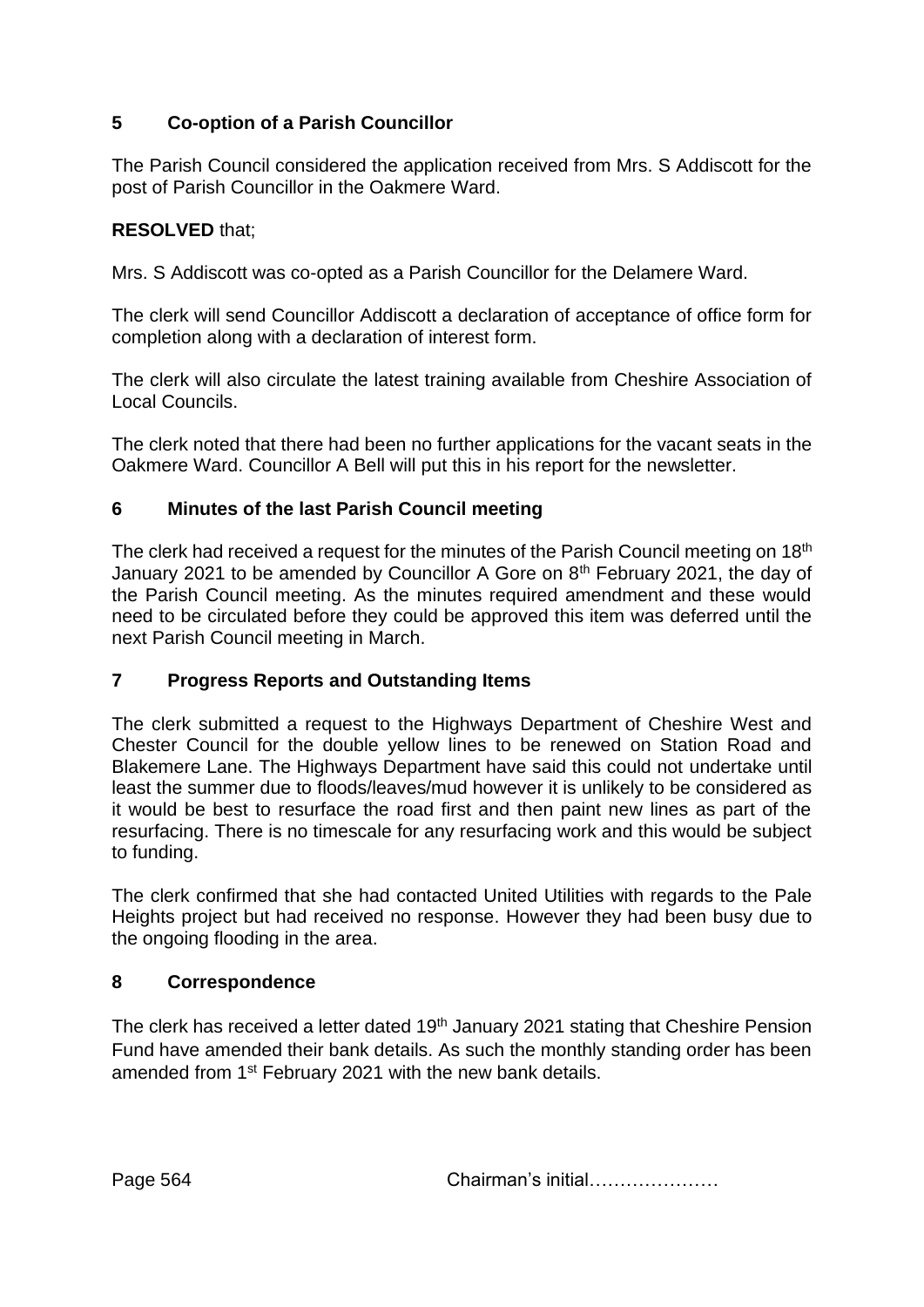The clerk has received a thank you and acknowledgement from Delamere Community Centre and from St Peters Church for the donations from the Parish Council.

The clerk has received an invite for Parish Council representatives to attend the next Crown Farm Liaison meeting to be held virtually on Thursday 20<sup>th</sup> May at 2pm.

The clerk has received an email dated  $6<sup>th</sup>$  February 2021 from a resident requesting that the Station Road footpath from the new development at Marley Tiles to the crossroads at the Abbey Arms junction be dug back to the original width as this is very narrow and the tarmac of the pavement is damaged in parts. The clerk was asked to report this to Cheshire West and Chester Council for their attention. This has been reported under HW306287668.

The clerk has received an email from a resident dated  $8<sup>th</sup>$  February 2021 requesting the installation of a litter bin at the entrance opposite Eddisbury Hill Farm to the old Fort footpath. The clerk was asked to contact the Forestry Commission with this request.

The clerk has received an email from a resident dated  $8<sup>th</sup>$  February 2021 regarding the following Highway issues;

- A request that the white lines at the top of Stoney Lane were reinstalled by Cheshire West and Chester Highways Department.
- The installation of two slow signs on Stoney Lane as the previous ones were removed and not replaced.
- A sign on the bend of Eddisbury Hill by three Pale Heights Cottages and a warning sign before Eddisbury Hill Farm.
- Complaints regarding the general condition of Stoney Lane and Eddisbury Hill as they are full of potholes and they are both a walking hazard and damage vehicles.

The clerk has submitted all the above requests to the Highways Department of Cheshire West and Chester Council for their attention under HW306682400.

## **9 Planning**

The Parish Council considered all of the planning applications that had been received up to 8<sup>th</sup> February 2021.

#### **RESOLVED** that;

(a) 20/04845/FUL, sitting of 7 camping pods (Retrospective), Fishpool Farm Caravan Park Fishpool Road Delamere CW8 2HP. Delamere and Oakmere Parish Council wish to raise concerns regarding the additional space and the increased footprint of the camping pods.

Page 565 **Chairman's initial………………**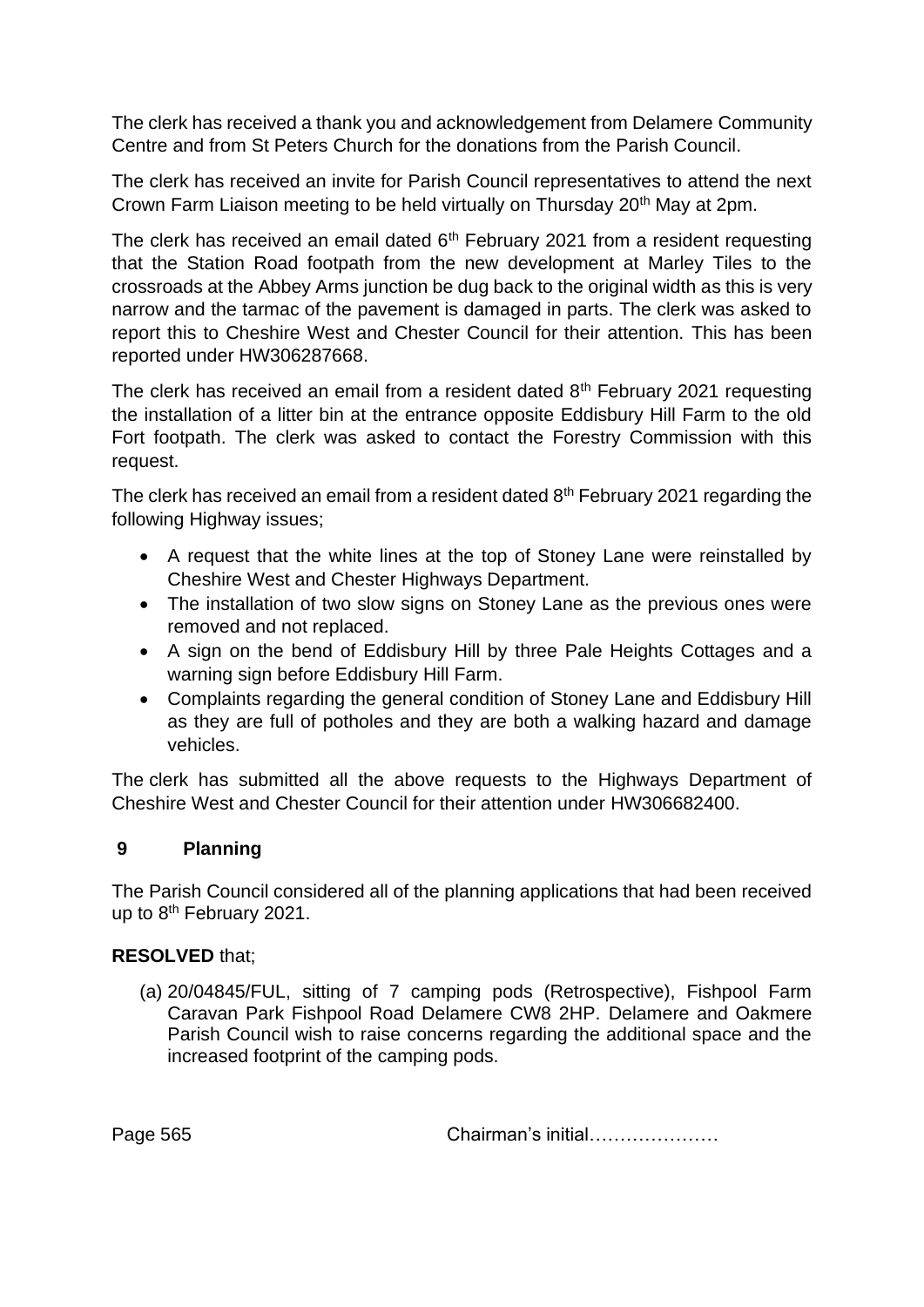- (b) No objections were to be made to 20/04832/FUL, Demolition of existing single storey extension and erection of single storey side/rear orangery, Plovers Moss Tarporley Road Oakmere.
- (c) No objections were to be made to 21/00151/FUL, Alterations to windows, new roof light, flue for log burner and balcony to side. Four Gables Eddisbury Hill Delamere CW8 2HY.

#### **10 Finance**

The clerk reported that the current bank balances were as follows and bank statements showing these amounts were presented and signed by the Chairman.

Bank account balance is £20,880.62 as at 1<sup>st</sup> January 2021. Unpaid cheques £44.00. Nil Income.

Earmarked funds as follows; £2,000 for Frith Avenue project, resolved to spend in November 2019 minutes.

#### **RESOLVED** that;

the following payments be authorised;

| Method of<br>payment               | Payee                            | Particulars of payment                                    | Amount  |
|------------------------------------|----------------------------------|-----------------------------------------------------------|---------|
| Standing<br>Order 21 <sup>st</sup> | <b>Clerk</b>                     | <b>Salary for February</b>                                | £386.96 |
| Standing<br>Order 21 <sup>st</sup> | <b>Cheshire Pension Fund</b>     | Employers &<br>employees'<br>contribution for<br>February | £143.86 |
| 001103                             | <b>Clerk</b>                     | Expenses for<br>February                                  | £37.76  |
| 001104                             | <b>Reece Safety Products Ltd</b> | Three grit bins and grit                                  | £347.70 |
| 001105                             | <b>St Peters Church</b>          | Grant/donation                                            | £664.00 |
| 001106                             | <b>Delamere Community centre</b> | Grant/donation                                            | £350.00 |
| 001107                             | <b>Tarporley Hospital</b>        | Grant/donation                                            | £200.00 |
| 001108                             | <b>Oakmere Cricket Club</b>      | Grant/donation                                            | £100.00 |
| 001109                             | North West Air Ambulance         | Grant/donation                                            | £100.00 |
| 001110                             | Oakmere Methodist Church         | Grant/donation                                            | £100.00 |

Page 566 **Chairman's initial………………**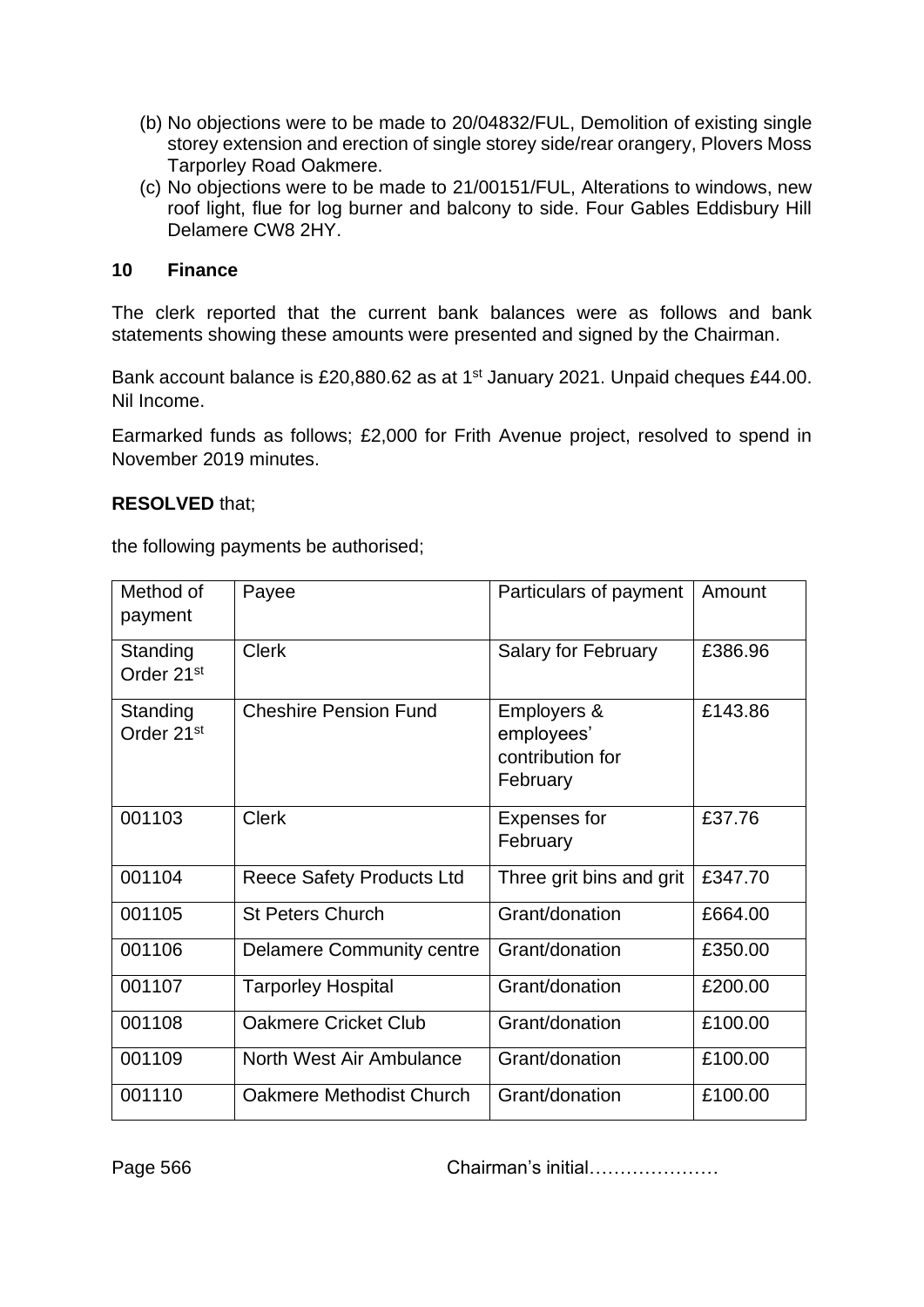The standing order will be amended for 21st February 2021 with the new payments for the salary and pensions following the pay review in January.

# **11 Grant/donation policy**

Following the donations in the January 2021 Parish Council meeting the clerk had circulated a draft grant policy.

## **RESOLVED** that;

The Parish Council does not adopt a grant/donation policy at this time.

## **12 Footpath Diversion - Disability Access report**

Councillor J Edwards had circulated the disability access reports which had been undertaken on the diverted footpath in Delamere Forest.

#### **RESOLVED** that;

The Parish Council would confirm it's objection to the diversion of the footpath and would raise concerns that the new footpath was not DDA compliant.

Councillor J Edwards would draft letters to be sent to the Forestry Commission, Dept of Transport and the Public Rights of Way Officer at Cheshire West and Chester Council.

#### **13 Speed limit contribution request from the Parish Council for Chester Road**

The clerk contacted the Highways Department of Cheshire West and Chester Council with regards to the request to review the speed limit on Chester Road from the school to J&S Accessories.

The Highways Department confirmed that from St Peter's Church to the existing national speed boundary near to Waste Lane was going to be reduced under a approved local safety scheme. There would be no cost to the Parish Council.

The cost of providing a reduced speed limit from near the school to St Peter's Church was £4,000. As such the Highways Department would require a commitment from the Parish Council for a £2,000 contribution towards this.

## **RESOLVED** that;

The Parish Council would make a £1,000 contribution and request the additional £1,000 from the Ward Members budget.

The clerk was asked to contact the Ward Councillors regarding this request and to then contact the Highways Department.

The clerk noted that the reduction in the speed limit would need to be reduced before the bend and the school and a fixed point will be agreed with the Highways Department.

Page 567 Chairman's initial……………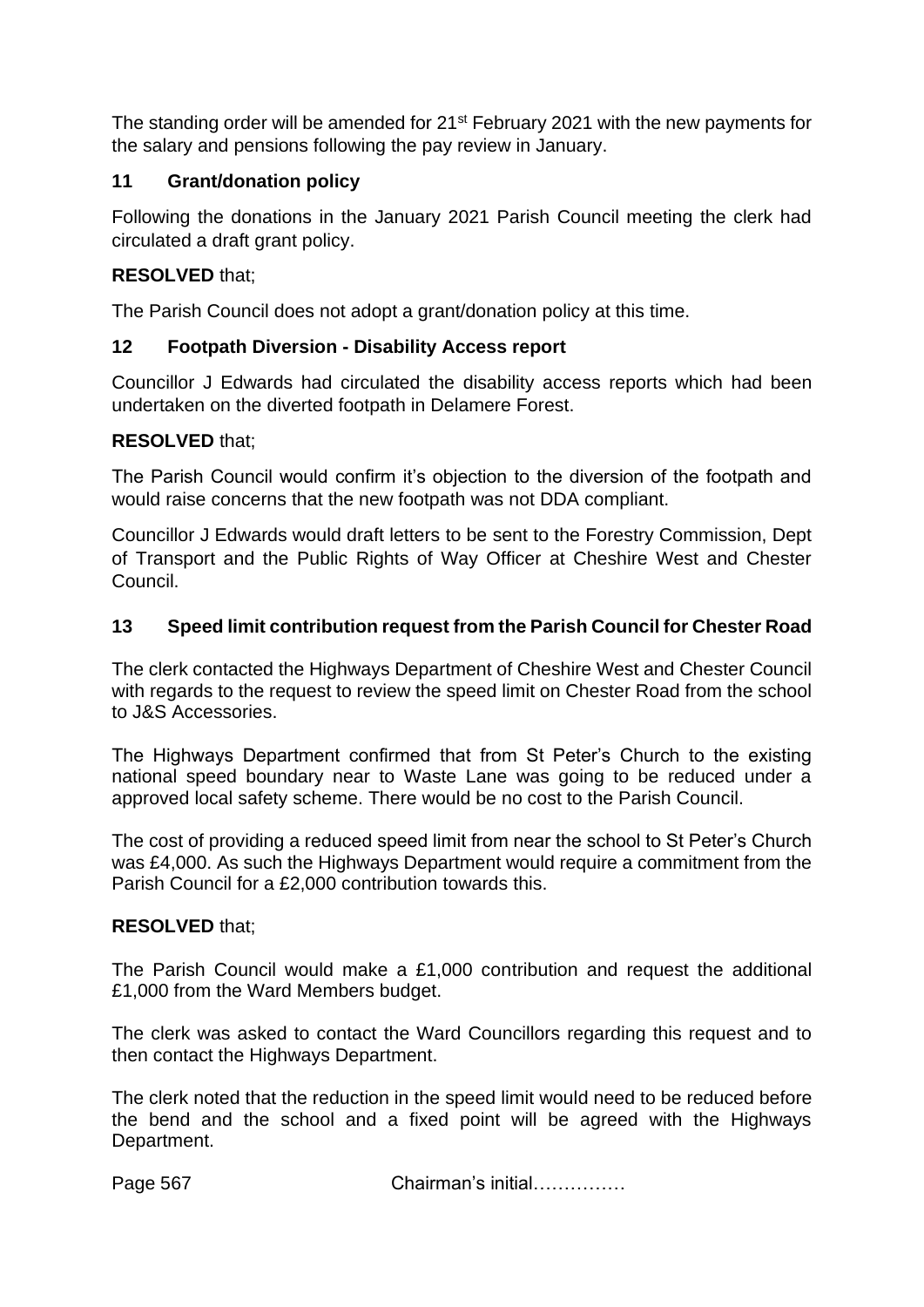### **14 Payroll**

The new payroll provider will be amending all the pension records for Cheshire Pension Fund with the correct contributions made from January 2020.

The clerk has received an invoice dated  $5<sup>th</sup>$  February 2021 for £80.00 plus VAT from Shires for the set-up charges and the payroll processing charge from 1<sup>st</sup> January 2021 to 31st March 2021.

#### **RESOLVED** that;

The payment of £80 plus VAT was to be paid to Shires Accountancy for the above.

#### **15 Update from Cheshire West and Chester Councillors**

Both Cheshire West and Chester Ward Councillors were not in attendance as they had sent their apologies as they were attending other meetings.

#### **16 Councillor's report and future agenda items**

Councillor A Bell had received a message from a resident who lives on Chrimes Drive in Oakmere complaining regarding a waste bin being relocated. The clerk will contact Councillor A Bell with the contact details for Cheshire West and Chester Council if they wish to lodge a complaint regarding this.

Councillor A Bell put a request into the next newsletter to see if any residents are available to put the agenda on the noticeboard at Hogshead Lane.

Councillor J Edwards confirmed that he would download the latest data from the speed sign and Councillor A Walsh and Councillor S Addiscott will take their laptops to the sign to learn how to download the data.

Councillor F Goodier raised the issue with regards to the pavement on Station Road, previously raised under correspondence. The clerk will contact Cheshire West and Chester Council regarding the issue.

Councillor D Rutter confirmed that the grit bins had been delivered and he will put them in the designed places as agreed with the Highways Department of Cheshire West and Chester Council. It was unknown if there was an excess grit and Councillor D Rutter did not know if it was possible to store any excess at the community centre.

Councillor A Bell had requested a further grit bin for Shackerley Close and this was put on the agenda for the next Parish Council meeting.

Councillor A Gore asked the clerk to contact the Highways Department of Cheshire West and Chester Council to see if there was anywhere that a grit bin could be situated on Chrimes Drive or Mere Crescent.

Page 568 **Chairman's initial………………**